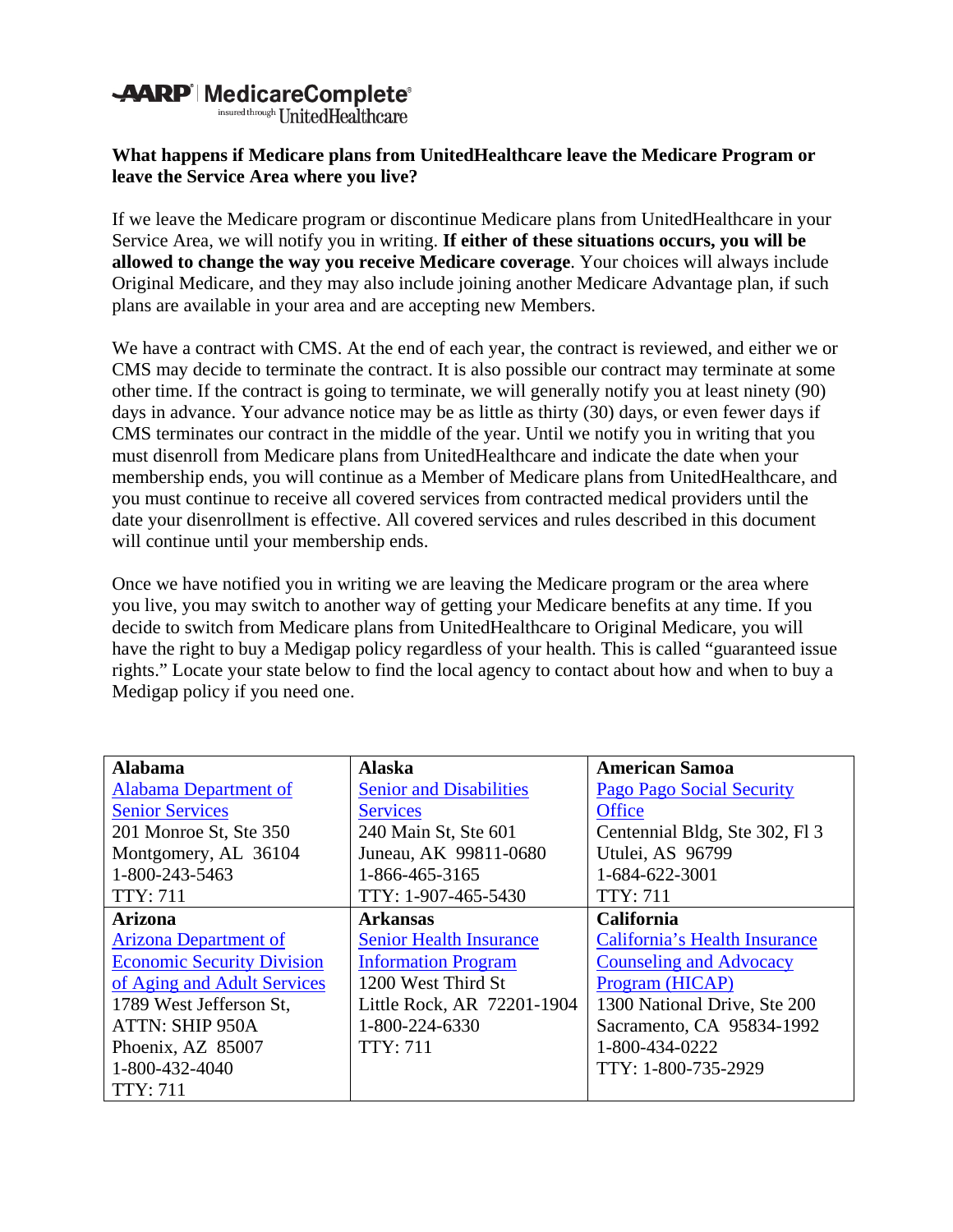| Colorado                           | Connecticut                        | <b>Delaware</b>                       |
|------------------------------------|------------------------------------|---------------------------------------|
| Dora - Division of Insurance -     | <b>State Department on Aging -</b> | <b>Delaware Medicare Assistance</b>   |
| <b>State of Colorado</b>           | <b>CHOICES</b>                     | <b>Bureau</b> (DMAB)                  |
| 1560 Broadway, Ste 850             | 55 Farmington Ave, Fl 12           | 841 Silver Lk Blvd                    |
| Denver, CO 80202                   | Hartford, CT 06105-3730            | Dover, DE 19904                       |
| 1-800-930-3745                     | 1-800-994-9422                     | 1-800-336-9500                        |
| <b>TTY: 711</b>                    | <b>TTY: 711</b>                    | <b>TTY: 711</b>                       |
| <b>District of Columbia</b>        | Florida                            | Georgia                               |
| <b>Health Insurance Counseling</b> | <b>SHINE Program Department</b>    | <b>DHS Division of Aging Services</b> |
| Project (HICP)                     | of Elder Affairs                   | - GeorgiaCares Program                |
| 650 20th St, NW                    | 4040 Esplanade Way, Ste            | 2 Peachtree St NW, Fl 33              |
| Washington, DC 20052               | 270                                | Atlanta, GA 30303                     |
| 1-202-994-6272                     | Tallahassee, FL 32399-7000         | 1-866-552-4464                        |
| <b>TTY: 711</b>                    | 1-800-963-5337                     | <b>TTY: 711</b>                       |
|                                    | TTY: 1-800-955-8770                |                                       |
| Guam                               | Hawaii                             | Idaho                                 |
| <b>Division of Senior Citizens</b> | <b>HAWAII SHIP State Health</b>    | <b>Idaho Senior Health Insurance</b>  |
| Guam                               | <b>Insurance Assistance</b>        | <b>Benefits Advisors (SHIBA)</b>      |
| 130 University Drive, Ste 8,       | Program                            | 700 West State St                     |
| <b>University Castle Mall</b>      | No. 1 Capitol District             | PO Box 83720                          |
| Mangilao, GU 96913                 | 250 South Hotel St, Ste 406        | Boise, ID 83720-0043                  |
| 1-671-735-7421                     | Honolulu, HI 96813-2831            | 1-800-247-4422                        |
| TTY: 1-671-735-7415                | 1-888-875-9229                     | <b>TTY: 711</b>                       |
|                                    | TTY: 1-866-810-4379                |                                       |
| <b>Illinois</b>                    | <b>Indiana</b>                     | Iowa                                  |
| <b>Senior Health Insurance</b>     | <b>Indiana Department of</b>       | <b>Senior Health Insurance</b>        |
| Program                            | <b>Insurance - State Health</b>    | <b>Information Program</b>            |
| One Natural Resources Way,         | <b>Insurance Program</b>           | 601 Locust St, Fl 4                   |
| <b>Ste 100</b>                     | 311 W Washington St, Ste           | Des Moines, IA 50309-3738             |
| Springfield, IL 62702-1271         | 300                                | 1-800-351-4664                        |
| 1-800-252-8966                     | Indianapolis, IN 46204-2787        | TTY: 1-800-735-2942                   |
| TTY: 1-888-206-1327                | 1-800-452-4800                     |                                       |
|                                    | TTY: 1-866-846-0139                |                                       |
| <b>Kansas</b>                      | <b>Kentucky</b>                    | Louisiana                             |
| <b>Kansas Department for Aging</b> | <b>Kentucky State Health</b>       | Louisiana Department of               |
| and Disability Services            | <b>Insurance Assistance</b>        | <b>Insurance, Senior Health</b>       |
| New England Bldg                   | Program (SHIP)                     | <b>Insurance Information Program</b>  |
| 503 S Kansas Ave                   | 275 E Main St                      | PO Box 94214                          |
| Topeka, KS 66603-3404              | Frankfort, KY 40621                | Baton Rouge, LA 70802                 |
| 1-800-860-5260                     | 1-877-293-7447                     | 1-800-259-5300                        |
| TTY: 1-785-291-3167                | TTY: 1-800-627-4702                | <b>TTY: 711</b>                       |
| <b>Maine</b>                       | <b>Mariana Islands</b>             | <b>Maryland</b>                       |
| <b>Maine Department of Health</b>  | <b>Commonwealth of The</b>         | <b>The Maryland Department of</b>     |
| and Human Services                 | <b>Northern Mariana Islands</b>    | Aging                                 |
| 11 State House Station             | <b>SHIP Program</b>                | 301 W Preston St, Ste 1007            |
| 41 Anthony Ave                     | PO Box 5795 CHRB                   | Baltimore, MD 21201                   |
| Augusta, ME 04333                  | Saipan, MP 96950                   | 1-800-243-3425                        |
| 1-800-262-2232                     | 1-670-664-3000                     | <b>TTY: 711</b>                       |
| TTY: 711                           | <b>TTY: 711</b>                    |                                       |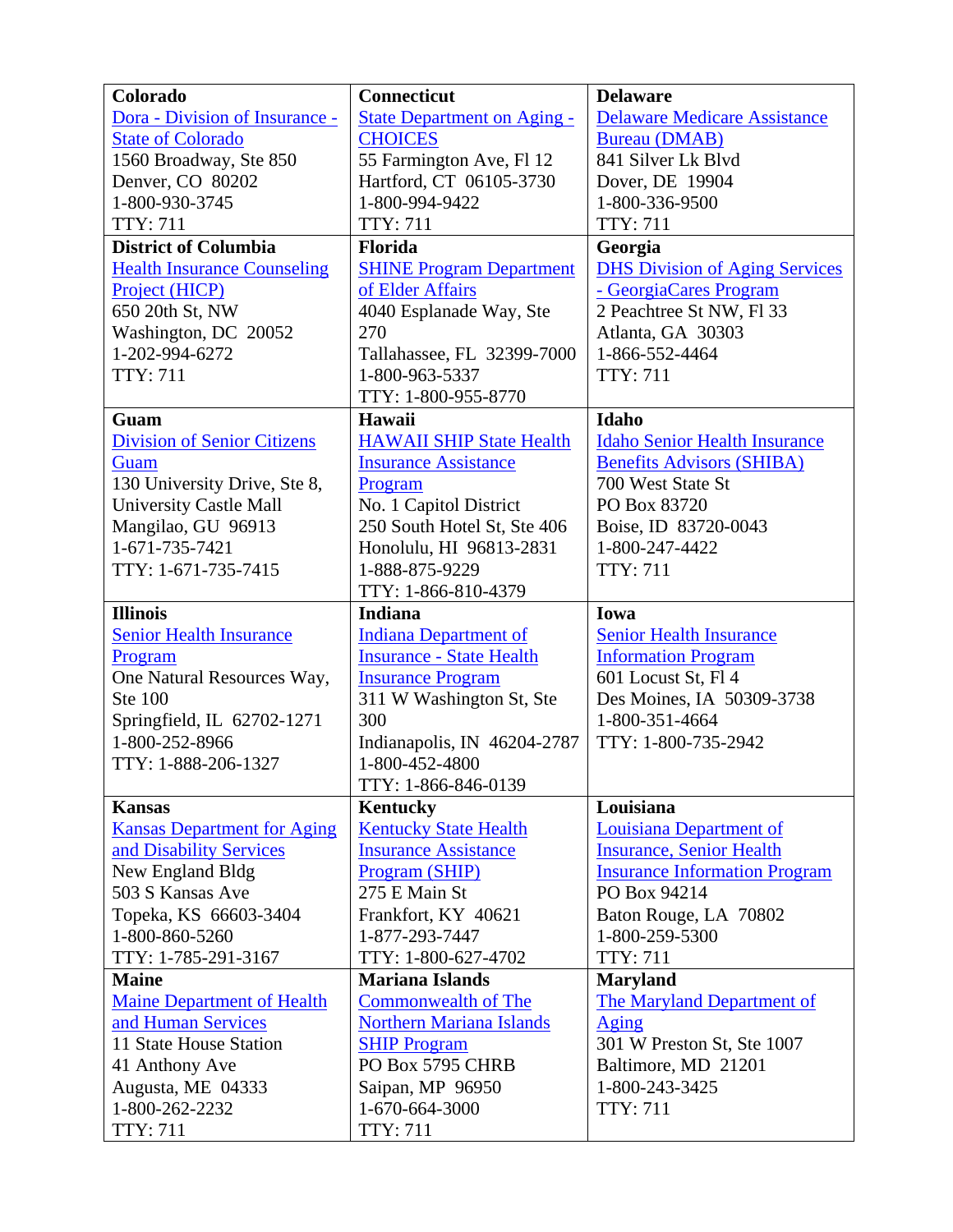| <b>Massachusetts</b>               | <b>Michigan</b>                  | <b>Minnesota</b>                      |
|------------------------------------|----------------------------------|---------------------------------------|
| <b>Executive Office of Elder</b>   | <b>Michigan Medicare</b>         | Minnesota Board on Aging -            |
| <b>Affairs / SHINE</b>             | <b>Assistance Program</b>        | Senior LinkAge Line                   |
| One Ashburton Place, Rm 517        | (MMAP)                           | PO Box 64976                          |
| Boston, MA 02108                   | 5303 S Cedar St                  | St. Paul, MN 55164-0976               |
| 1-800-243-4636                     | Lansing, MI 48917                | 1-800-333-2433                        |
| <b>TTY: 711</b>                    | 1-800-803-7174                   | TTY: 1-800-627-3529                   |
|                                    | <b>TTY: 711</b>                  |                                       |
| <b>Mississippi</b>                 | <b>Missouri</b>                  | <b>Montana</b>                        |
| Mississippi Department of          | <b>Missouri CLAIM</b>            | <b>Montana State Health Insurance</b> |
| <b>Human Services, MS State</b>    | 200 N Keene St, Ste 101          | <b>Assistance Program (SHIP)</b>      |
| <b>Health Insurance Assistance</b> | Columbia, MO 65201               | 2030 11th Ave                         |
| Program (SHIP)                     | 1-800-390-3330                   | Helena, MT 59601                      |
| 750 N State St                     | <b>TTY: 711</b>                  | 1-800-551-3191                        |
| Jackson, MS 39202                  |                                  | <b>TTY: 711</b>                       |
| 1-800-948-3090                     |                                  |                                       |
| <b>TTY: 711</b>                    |                                  |                                       |
| <b>Nebraska</b>                    | <b>Nevada</b>                    | <b>New Hampshire</b>                  |
| Nebraska Senior Health             | <b>Nevada State Health</b>       | NH SHIP - ServiceLink Aging           |
| <b>Insurance Information</b>       | <b>Insurance Assistance</b>      | and Disability Resource Center        |
| Program (SHIIP)                    | Program                          | 2 Industrial Park Drive               |
| 941 O St                           | 3416 Goni Rd, Ste D-132          | PO Box 1016                           |
| PO Box 82089                       | Carson City, NV 89706            | Concord, NH 03302-1016                |
| Lincoln, NE 68501-2089             | 1-800-307-4444                   | 1-866-634-9412                        |
| 1-800-234-7119                     | <b>TTY: 711</b>                  | TTY: 1-800-735-2964                   |
| <b>TTY: 711</b>                    |                                  |                                       |
| <b>New Jersey</b>                  | <b>New Mexico</b>                | <b>New York</b>                       |
| Division of Aging and              | New Mexico Aging & Long-         | <b>Health Insurance Information</b>   |
| <b>Community Services</b>          | <b>Term Services (ADRC)</b>      | <b>Counseling and Assistance</b>      |
| <b>Department of Health (SHIP)</b> | PO Box 27118                     | Program (HIICAP)                      |
| PO Box 715                         | Santa Fe, NM 87502-7118          | 2 Empire State Plaza                  |
| Trenton, NJ 08625-0715             | 1-800-432-2080                   | Albany, NY 12223-1251                 |
| 1-800-792-8820                     | <b>TTY: 711</b>                  | 1-800-701-0501                        |
| <b>TTY: 711</b>                    |                                  | <b>TTY: 711</b>                       |
| <b>North Carolina</b>              | <b>North Dakota</b>              | Ohio                                  |
| <b>Seniors' Health Insurance</b>   | <b>State Health Insurance</b>    | <b>Ohio Department of Insurance</b>   |
| <b>Information Program (SHIIP)</b> | <b>Counseling Program (SHIC)</b> | 50 W Town St, Ste 300, Fl 3           |
| 1201 Mail Service Ctr              | 600 E Blvd Ave                   | Columbus, OH 43215                    |
| Raleigh, NC 27699-1201             | Bismarck, ND 58505-0320          | 1-800-686-1578                        |
| 1-855-408-1212                     | 1-888-575-6611                   | TTY: 1-614-644-3745                   |
| <b>TTY: 711</b>                    | TTY: 1-800-366-6888              |                                       |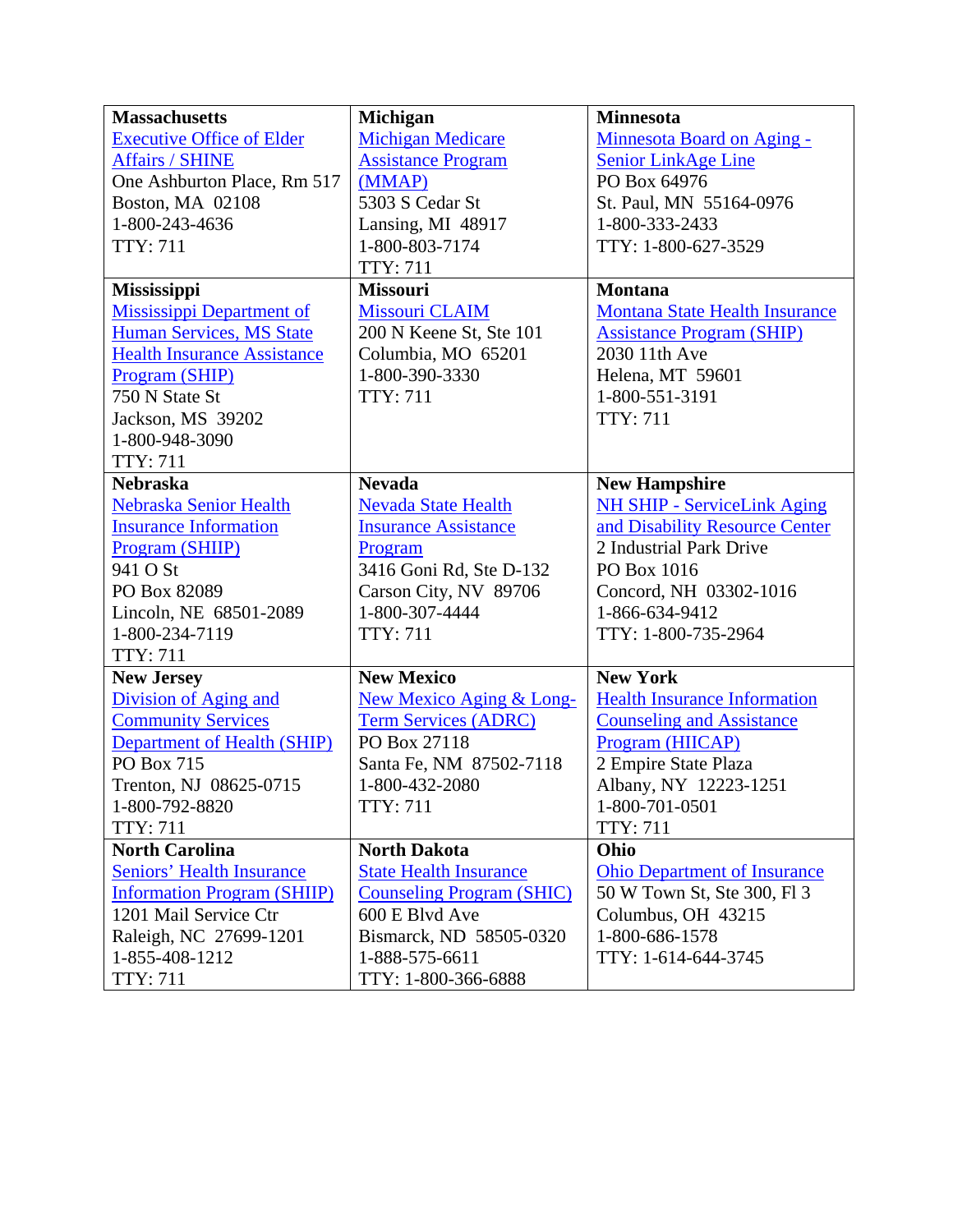| <b>Oklahoma</b>                   | Oregon                             | Pennsylvania                         |
|-----------------------------------|------------------------------------|--------------------------------------|
| <b>Senior Health Insurance</b>    | <b>Senior Health Insurance</b>     | <b>Apprise Health Insurance</b>      |
| <b>Counseling Program (SHIP)</b>  | <b>Benefits Assistance Program</b> | <b>Counseling Program</b>            |
| 5 Corporate Plaza                 | PO Box 14480                       | 555 Walnut St, Fl 5                  |
| 3625 NW 56th St, Ste 100          | Salem, OR 97309-0405               | Harrisburg, PA 17101-1919            |
| Oklahoma City, OK 73112-          | 1-800-722-4134                     | 1-800-783-7067                       |
| 4511                              | <b>TTY: 711</b>                    | <b>TTY: 711</b>                      |
| 1-800-763-2828                    |                                    |                                      |
| <b>TTY: 711</b>                   |                                    |                                      |
| <b>Puerto Rico</b>                | <b>Rhode Island</b>                | <b>South Carolina</b>                |
| <b>State Health Insurance</b>     | <b>Rhode Island Department of</b>  | <b>South Carolina Lieutenant</b>     |
| <b>Assistance Program</b>         | Human Services, Division of        | <b>Governor's Office on Aging</b>    |
| Ponce de León Ave, PDA 16         | <b>Elderly Affairs</b>             | 1301 Gervais St, Ste 350             |
| EDIF 1064, 3er nivel              | 57 Howard Ave                      | Columbia, SC 29201                   |
| San Juan, PR 00919-1179           | Louis Pasteur Bldg, Fl 2           | 1-800-868-9095                       |
| 1-787-721-6121                    | Cranston, RI 02920                 | <b>TTY: 711</b>                      |
| <b>TTY: 711</b>                   | 1-401-462-3000                     |                                      |
|                                   | TTY: 1-401-462-0740                |                                      |
| <b>South Dakota</b>               | <b>Tennessee</b>                   | <b>Texas</b>                         |
| <b>South Dakota Department of</b> | <b>Tennessee Commission on</b>     | <b>Health Information Counseling</b> |
| <b>Social Services SHIINE</b>     | <b>Aging and Disability</b>        | & Advocacy Program of Texas          |
| 800 E Dakota Ave                  | 502 Deaderick St, Fl 9             | (HICAP)                              |
| Pierre, SD 57501                  | Nashville, TN 37243-0860           | PO Box 149104                        |
| 1-877-331-4834                    | 1-877-801-0044                     | Austin, TX 78714-9104                |
| <b>TTY: 711</b>                   | <b>TTY: 711</b>                    | 1-800-252-9240                       |
|                                   |                                    | <b>TTY: 711</b>                      |
| Utah                              | <b>Vermont</b>                     | <b>Virgin Islands</b>                |
| <b>Aging Services</b>             | Department of Disabilities,        | <b>VI SHIP/Medicare</b>              |
| <b>Administrative Office</b>      | <b>Aging and Independent</b>       | Gov. Juan F. Luis Hospital &         |
| 195 N 1950 W                      | Living                             | <b>Medical Ctr</b>                   |
| Salt Lake City, UT 84116          | 280 State Dr, HC 2 S               | 4007 Estate Diamond, Fl 1            |
| 1-800-541-7735                    | Waterbury, VT 05671-2070           | St. Croix, VI 00820                  |
| <b>TTY: 711</b>                   | 1-802-241-0294                     | 1-340-772-7368                       |
|                                   | <b>TTY: 711</b>                    | <b>TTY: 711</b>                      |
| <b>Virginia</b>                   | <b>Washington</b>                  | <b>West Virginia</b>                 |
| Virginia Department for the       | <b>Consumer Advocacy/SHIBA</b>     | <b>West Virginia SHIP</b>            |
| <u>Aging</u>                      | PO Box 40255                       | 1900 Kanawha Blvd East               |
| 1610 Forest Ave, Ste 100          | Olympia, WA 98504-0256             | Charleston, WV 25305                 |
| Henrico, VA 23229                 | 1-800-562-6900                     | 1-877-987-4463                       |
| 1-800-552-3402                    | TTY: 1-360-586-0241                | <b>TTY: 711</b>                      |
| <b>TTY: 711</b>                   |                                    |                                      |